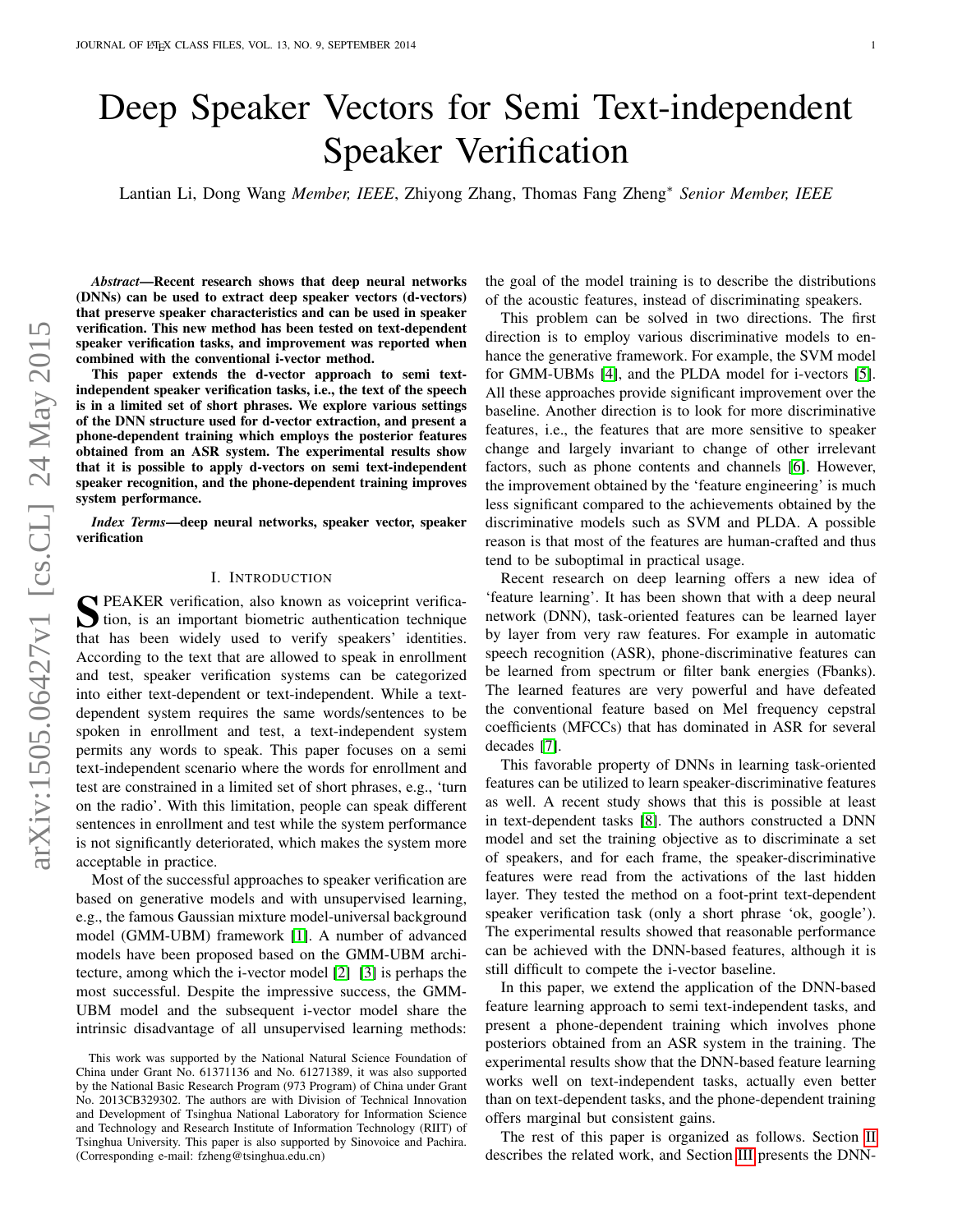based speaker feature learning. The experiments are presented in Section [IV,](#page-2-0) and Section [V](#page-3-0) concludes the paper.

# II. RELATED WORK

<span id="page-1-0"></span>This paper follows the work in [\[8\]](#page-4-7). The difference is that we extend the application of the DNN-based feature learning approach to semi text-independent tasks, and we introduce a phone-dependent training. Due to the mismatched content of the enrollment and test speech, our task is more challenging.

The DNN model has been employed in speaker verification in other ways. For example, in [\[9\]](#page-4-8), DNNs trained for ASR were used to replace the UBM model to derive the acoustic statistics for i-vector model training. In [\[10\]](#page-4-9), a DNN was used to replace PLDA to improve discriminative capability of ivectors. All these methods rely on the generative framework, i.e., the i-vector model. The DNN-based feature learning presented in this paper is purely discriminative, without any generative model involved.

# III. DNN-BASED FEATURE LEARNING

<span id="page-1-1"></span>This section presents the DNN-based feature learning. We first describe the main structure of the model and the learning process, and propose the phone-dependent learning. Finally the difference between the i-vector approach and the DNN-based approach is discussed.

## *A. DNN-based feature extraction*

It is well-known that DNNs can learn task-oriented features from raw features layer by layer. This property has been employed in ASR where phone-discriminative features are learned from very low-level features such as Fbanks or even spectrum [\[7\]](#page-4-6). It has been shown that with a well-trained DNN, variations irrelevant to the learning task are gradually eliminated when the input feature is propagated through the DNN structure layer by layer. This feature learning is so powerful that in ASR, the primary Fbank feature has defeated the MFCC feature that was carefully designed by people and has dominated in ASR for several decades.

This property can be also employed to learn speakerdiscriminative features. Actually researchers have put much effort in looking for features that are more discriminative for speakers [\[6\]](#page-4-5), but the effort is mostly vain and the MFCC is still the most popular choice. The success of DNNs in ASR suggests a new direction that speaker-discriminative features can be learned from data instead of crafted by hand. The learning can be easily done and the process is rather similar as in ASR, with the only difference that in speaker verification, the learning goal is to discriminate different speakers.

Fig. [1](#page-1-2) presents the DNN structure used for the speakerdiscriminative feature learning. Following the convention of ASR, the input layer involves a window of 40-dimensional Fbanks. In this work, the window size is set to 21, which was found to be optimal in our work. There are 4 hidden layers, and each consists of 200 units. The units of the output layer correspond to the speakers in the training data, and the number is 80 in our experiment. The 1-hot encoding scheme is used to label the target, and the training criterion is set to cross

<span id="page-1-2"></span>

Fig. 1: *The DNN structure used for learning speakerdiscriminative features.*

entropy. The learning rate is set to 0.008 at the beginning, and is halved whenever no improvement on a cross-validation (CV) set is found. The training process stops when the learning rate is too small and the improvement on the CV set is too marginal.

Once the DNN has been trained successfully, the speakerdiscriminative features can be read from any hidden layer. More the layer is close to the output, more the features are speaker-discriminative. Our experiments show that features extracted from the last hidden layer perform the best, which is similar to the observation in [\[8\]](#page-4-7).

In the test phase, the features are extracted for all the frames of the given utterance, and the features are averaged to form a speaker vector. Following the nomenclature in [\[8\]](#page-4-7), we call this speaker vector as 'd-vector'. Similar to i-vectors, a d-vector represents the speaker identity of an utterance in the speaker space. The same methods used for i-vectors can be used for d-vectors to conduct the test, for example by computing the cosine distance or applying PLDA.

#### *B. Phone-dependent training*

A potential problem of the DNN-based speakerdiscriminative feature learning described in the previous section is that it is a 'blind learning', i.e., the features are learned from raw data without any prior information. This means that the learning purely relies on the complex deep structure of the DNN model and a large amount of data to discover speaker-discriminative patterns. If the training data is abundant, this is often not a problem; however in tasks with a limited amount of data, for instance the semi text-independent task in our hand, this blind learning tends to be difficult because there are too many speaker-irrelevant variations involved in the raw data, particularly phone contents.

A possible solution is to inform the DNN which phone the current input frame belongs to. This can be simply achieved by adding a phone indicator in the DNN input. However, it is often not easy to get the phone alignment for the speech data. An alternative to the phone indicator is a vector of phone posterior probabilities, which can be easily obtained from any phone discriminant model. In this work, we choose a DNN model that was trained for an ASR system to produce the phone posteriors. Fig. [2](#page-2-1) illustrates the DNN structure with the phone posterior vector involved in the input. The training process for the new structure does not change.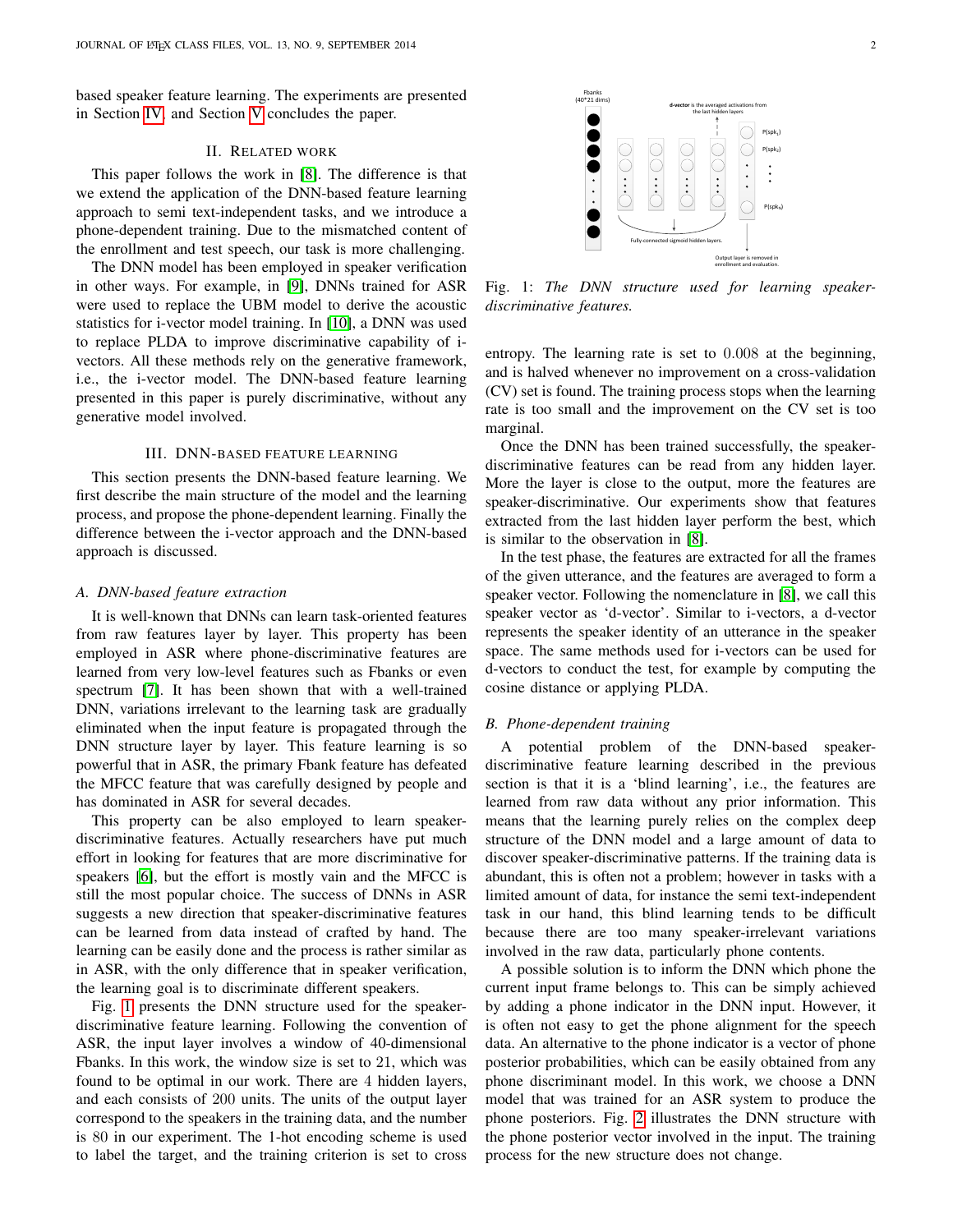<span id="page-2-1"></span>

Fig. 2: *The DNN structure used for phone-dependent training.*

We note that this phone-dependent training is more important for text-independent recognition. For the text-dependent recognition, the acoustic features are limited in a small set of phones, and so involving the phone information in the training does not help much.

## *C. Comparison between i-vectors and d-vectors*

The two kinds of speaker vectors, the d-vector and the ivector, are fundamentally different. I-vectors are based on a linear Gaussian model, for which the learning is unsupervised and the learning criterion is maximum likelihood on acoustic features. In contrast, d-vectors are based on neural networks, for which the learning is supervised, and the learning criterion is maximum discrimination for speakers. This difference in model structures and learning methods leads to significant different properties of these two vectors.

First, the i-vector is 'descriptive', which represents the speaker by constructing a GMM (derived from the i-vector) to fit the acoustic features. In contrast, the d-vector is 'discriminative', which represents the speaker by removing speakerirrelevant variance.

Second, the i-vector can be regarded as a 'global' speaker description, which is inferred from 'all' the frames of an utterance; however the d-vector is a 'local' description, which is inferred from 'each' frame, and only the context information is used in the inference. This means that the d-vector tends to be more superior with a short utterance, while the i-vector tends to perform better with a relative long utterance.

Third, the i-vector approach more relies on the enrollment data to form a reasonable distribution that can be used to discriminate different speakers; whereas the d-vector approach more relies on the 'universal' data to learn speakerdiscriminative features. This means that a large amount of training data (labelled with speakers) is much more important and useful for the d-vector approach.

## IV. EXPERIMENTS

#### <span id="page-2-0"></span>*A. Database*

The experiments are performed on a short phrase speech database provided by Pachira. The entire database contains recordings of 10 short phrases from 100 speakers (gender balanced), and each phrase contains  $2 \sim 5$  Chinese characters. For each speaker, every phrase is recorded 15 times, amounting to 150 utterances per speaker.

The training set involves 80 randomly selected speakers, which results in 12000 utterances in total. To prevent overfitting, a cross-validation (CV) set containing 1000 utterances is selected from the training data, and the remaining 11000 utterances are used for model training, including the DNN model in the d-vector approach, and the UBM, the T matrix, the LDA and PLDA model in the i-vector approach.

The evaluation set consists of the remaining 20 speakers. In the text-dependent experiment, the evaluation is performed for each particular phrase; and in the semi text-independent experiment, all the utterances in the evaluation set (3000 in total) are cross evaluated, resulting in 223500 target trials and 4275000 non-target trials.

## *B. Text-dependent recognition*

The first experiment investigates the performance of the dvector approach on text-dependent speaker verification tasks, and compare it to the i-vector baseline. A similar work has been reported in [\[8\]](#page-4-7), here we just reproduce that work and propose some improvement by leveraging text-independent data.

For clearance, we report the results on two randomly selected phrases, denoted by P1 and P2 respectively. For each phrase, the corresponding utterances are selected from the training set to train the i-vector system and the d-vector system respectively, and the corresponding utterances in the evaluation set are selected to perform the test. This means that the training data for each phrase consists of 1200 utterances, and the test consists of 300 utterances. For the i-vector system, the number of Gaussian mixtures of the UBM is 64, and the i-vector dimension is 200. These values have been chosen to optimize the performance. The DNN architecture for the d-vector system has been shown in Section [III.](#page-1-1) For a fair comparison, the dimension of the d-vector is set to 200 as well.

The tests are based on three scoring methods: the basic cosine distance, the cosine distance after reducing the dimension to 80 by LDA, and the score provided by PLDA. Table [I](#page-2-2) reports the results in terms of equal error rate (EER). It can be seen that the d-vector system obtains reasonable performance, however, the results are much worse than those with the ivector system. Similar observations have been reported in [\[8\]](#page-4-7).

<span id="page-2-2"></span>TABLE I: EER results on text-dependent task

|                  |                | EER%   |      |       |  |
|------------------|----------------|--------|------|-------|--|
|                  | Phrase         | Cosine | LDA. | PLDA  |  |
| <i>i</i> -vector | P1             | 4.91   | 4.62 | 4.05  |  |
| d-vector         | P1             | 12.05  | 9.52 | 10.76 |  |
| <i>i</i> -vector | P <sub>2</sub> | 3.86   | 3.10 | 2.76  |  |
| d-vector         | Р2             | 8.86   | 7.00 | 8.90  |  |

As discussed in Section [III,](#page-1-1) the DNN model of the dvector system can be enhanced by borrowing data from textindependent tasks. The results are reported in Table [II.](#page-3-1) It can be observed that with more training data, the performance of d-vector systems is generally improved, despite that the extra data are recordings of other phrases. Another observation is that with more training data, the PLDA model tends to be less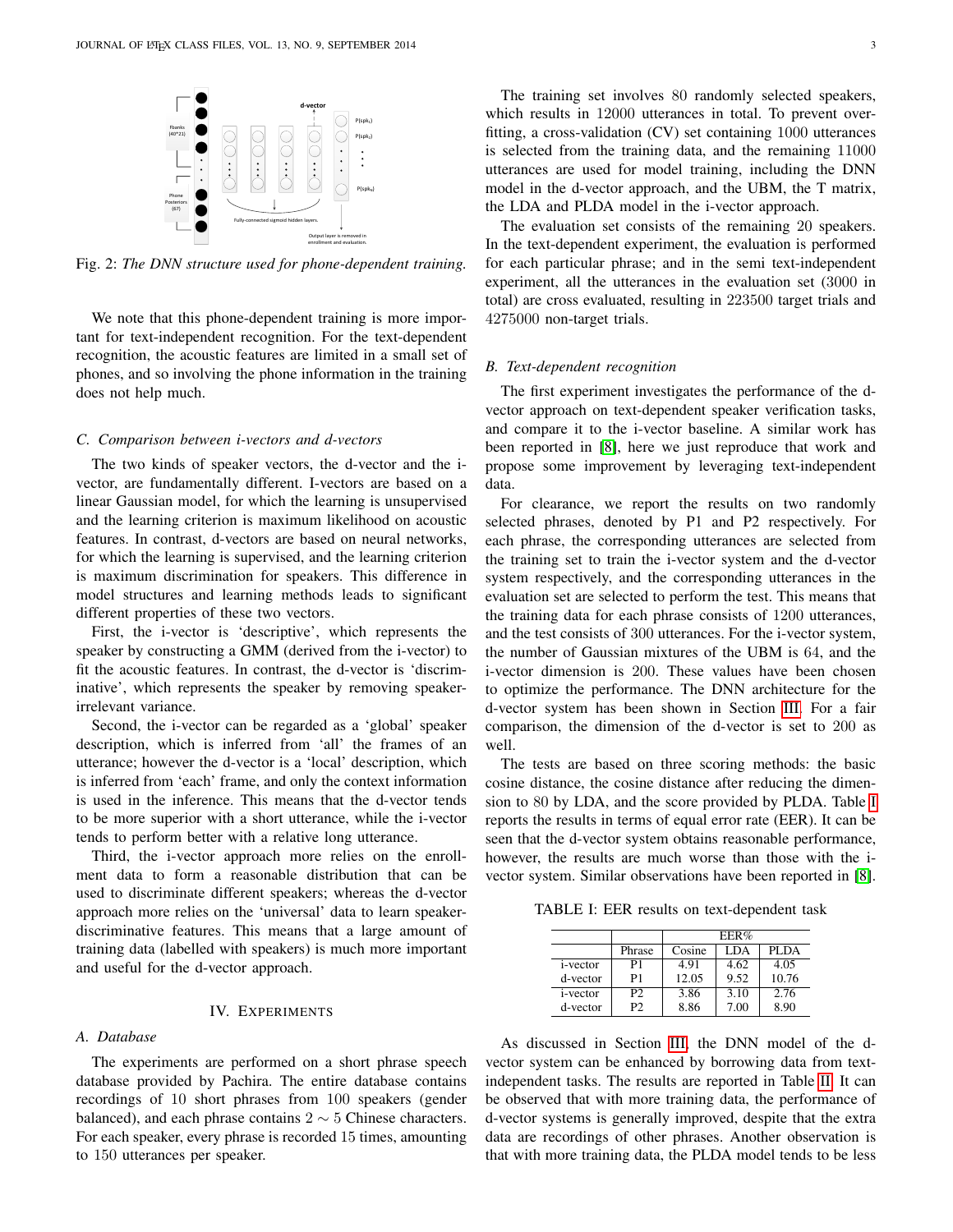<span id="page-3-3"></span>

Fig. 3: *The DNN structure with non-linear dimension reduction.*

effective. This can be possibly explained by the fact that dvectors are derived from activations of neural network units and so probably do not fit the linear Gaussian model that PLDA assumes.

<span id="page-3-1"></span>TABLE II: EER results with additional data

|                |                                                     | EER%   |            |       |  |
|----------------|-----------------------------------------------------|--------|------------|-------|--|
| Phrase         | Training                                            | Cosine | <b>LDA</b> | PLDA  |  |
| P <sub>1</sub> | P1                                                  | 12.05  | 9.52       | 10.76 |  |
| P <sub>1</sub> | P1, P2                                              | 11.57  | 8.29       | 10.57 |  |
| P <sub>1</sub> | P <sub>1</sub> , P <sub>2</sub> , , P <sub>15</sub> | 11.14  | 8.14       | 11.00 |  |
| P <sub>2</sub> | P2                                                  | 8.86   | 7.00       | 8.90  |  |
| P <sub>2</sub> | P1.P2                                               | 7.95   | 5.81       | 6.91  |  |
| P <sub>2</sub> | P <sub>1</sub> , P <sub>2</sub> , , P <sub>15</sub> | 8.33   | 5.43       | 7.95  |  |

#### *C. Semi text-independent recognition*

This experiment examines the d-vector approach on the semi text-independent task. The dimension of both i-vectors and d-vectors is fixed to 200, and the dimension of the LDAprojected vectors is 80. In order to have the two systems involve the same amount of parameters, the number of Gaussian components of the i-vector system is set to 128. All the utterances in the training dataset are used to train the DNN model and the i-vector model.

The results of the two systems are reported in Table [III.](#page-3-2) It can be observed that with the simple cosine distance, the d-vector system outperforms the i-vector system in a significant way. This demonstrates that the discriminatively learned d-vectors are more discriminative for speakers when compared with the generatively learned i-vectors. However, when the discriminative normalization methods (LDA and PLDA) are employed, the performance of the i-vector system is significantly improved and better than that of the d-vector system. The discriminative methods contribute very little to the d-vector system. This is not supervising, as the d-vectors have been discriminative already.

Nevertheless, the slight improvement with LDA suggests that there is some redundancy in d-vectors. Motivated by this idea, a new hidden layer with a small number of units is inserted into the DNN structure, as shown in Fig. [3.](#page-3-3) The dimension of the new layer is set to 100, which is the best choice in our test. Compared to LDA, this approach can be regarded as a non-linear dimension reduction (NLDR). Additional performance is achieved with this method, as has been shown in the last column of Table [III.](#page-3-2)

<span id="page-3-4"></span>

Fig. 4: *The EER results of the d-vector and i-vector combination system. The x-axis represents the interpolation weight* α*.*

#### *D. Phone-dependent training*

In this experiment, the phone posteriors are included in the input of the DNN structure, as shown in Fig. [2.](#page-2-1) The phone posteriors are produced by a DNN model that was trained for ASR with a Chinese database consisting of 6000 hours of speech data. The phone set consists of 66 toneless initial and finals in Chinese, plus the silence phone. The results are shown in the third row of Table [III.](#page-3-2) It can be seen that the phone-dependent training leads to marginal but consistent performance improvement for the d-vector system. The NLDR approach is also applied, and an additional gain is obtained.

<span id="page-3-2"></span>TABLE III: EER results on semi text-independent task

|          | <b>PDTR</b>              | cosine | LDA   | PLDA  | NI DR |
|----------|--------------------------|--------|-------|-------|-------|
| i-vector | $\overline{\phantom{a}}$ | 19.32  | 11.09 | 8.70  | ۰     |
| d-vector | $\overline{\phantom{a}}$ | 13.58  | 13.07 | 15.45 | 12.79 |
| d-vector |                          | 13.21  | 12.76 | 15.48 | 12.55 |

#### *E. Combination system*

Following [\[8\]](#page-4-7), we combine the best i-vector system (PLDA) and the best d-vector system (NLDR with phone-dependent training). The combination is simply done by interpolating the scores obtained from the two systems. The EER results with various values of the interpolation factor (denoted by  $\alpha$ ) are drawn in Fig. [4.](#page-3-4) It can be seen that the combination leads to the better performance with an appropriate set of  $\alpha$ . The best EER is 7.14%, which is the lowest EER we can obtain with this dataset so far.

#### V. CONCLUSIONS

<span id="page-3-0"></span>This paper investigated DNN-based discriminative feature leaning for speaker recognition, and studied the performance of this approach on a semi text-independent task. The experimental results demonstrated that the DNN-based approach can offer reasonable performance, and outperformed the ivector baseline with simple cosine distance. However, when discriminative normalization methods such as LDA and PLDA are applied, the i-vector approach exhibits better performance.

Although it has not beat the i-vector approach at present, the d-vector approach is very promising and potentially can be improved in several ways. Particularly, a powerful probabilistic model on d-vectors would deal with inter-frame uncertainty and so may considerably enhance system performance. We leave this as the future work.